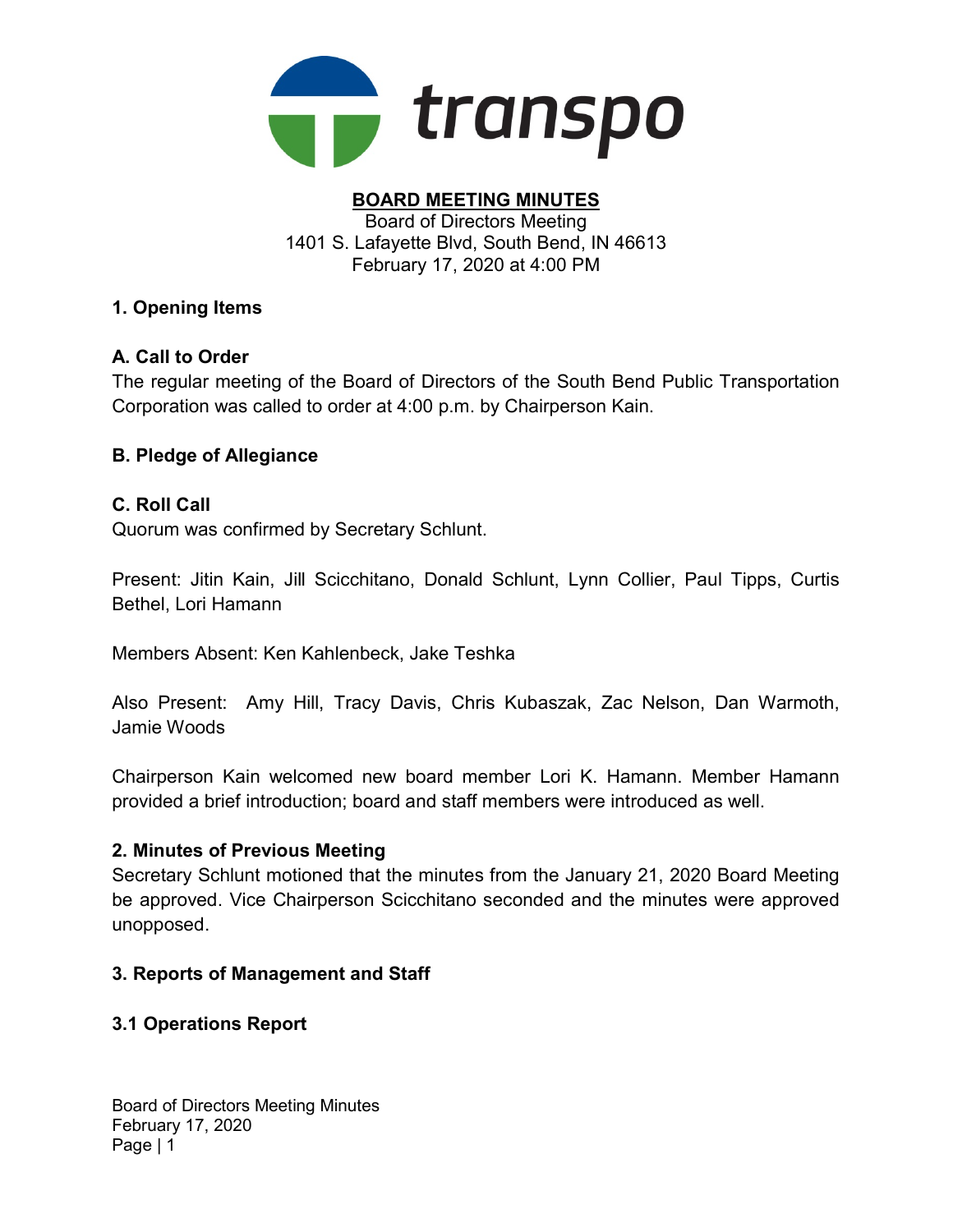General Manager Hill reviewed the January Operations report highlighting the fixed route ridership increase of 19.24% when compared to January 2019. She explained that January 2019 ridership had been down approximately 10% due to the polar vortex and closures throughout the community. The January 2020 increases can be attributed to increased ridership from the South Bend Community School Corporation pilot program and Weather Amnesty bus pass distribution. General Manager Hill noted the first 100 bus passes used for Weather Amnesty had total ridership of 4,012 (average of 40.12 per pass).

Member Hamann asked if Transpo was able to obtain any demographic information from pass usage. General Manager Hill responded that at this time, only names are obtained when a 31-day pass is purchased through Transpo. The names and pass numbers are recorded in the event a pass is lost or stolen so the remaining credit can be applied towards the purchase of a new pass. Transpo's current customer service survey requests demographic information.

Access ridership for January increased 18.18% compared to January 2019.

General Manager Hill reviewed the January Safety Reports, noting there were zero (0) preventable accidents, one (1) non-preventable accident and zero (0) preventable yard accidents.

The Passenger Service Reports were reviewed noting 12 fixed route reports received with five (5) being unsubstantiated, three (3) being monitored and four (4) resulting in discipline, including a three-day suspension. Member Tipps asked about the discipline process and General Manager Hill explained that Transpo has a progressive discipline code; however, each PSR is reviewed and appropriate action is based on the severity of the incident. There were no PSRs received for Access and Administration received one (1) which was a commendation.

General Manager Hill also provided a summary of all 2019 PSRs, noting the focus on customer service and reducing the number of complaints.

The full report was included in the board packet.

## 3.2 Finance Report

Controller Kubaszak reviewed the Finance report for the month of January. Worker's compensation and the property / casualty insurance will continue to trend above budget for the year due to the increased premiums. He reviewed the current tax revenue and operating assistance.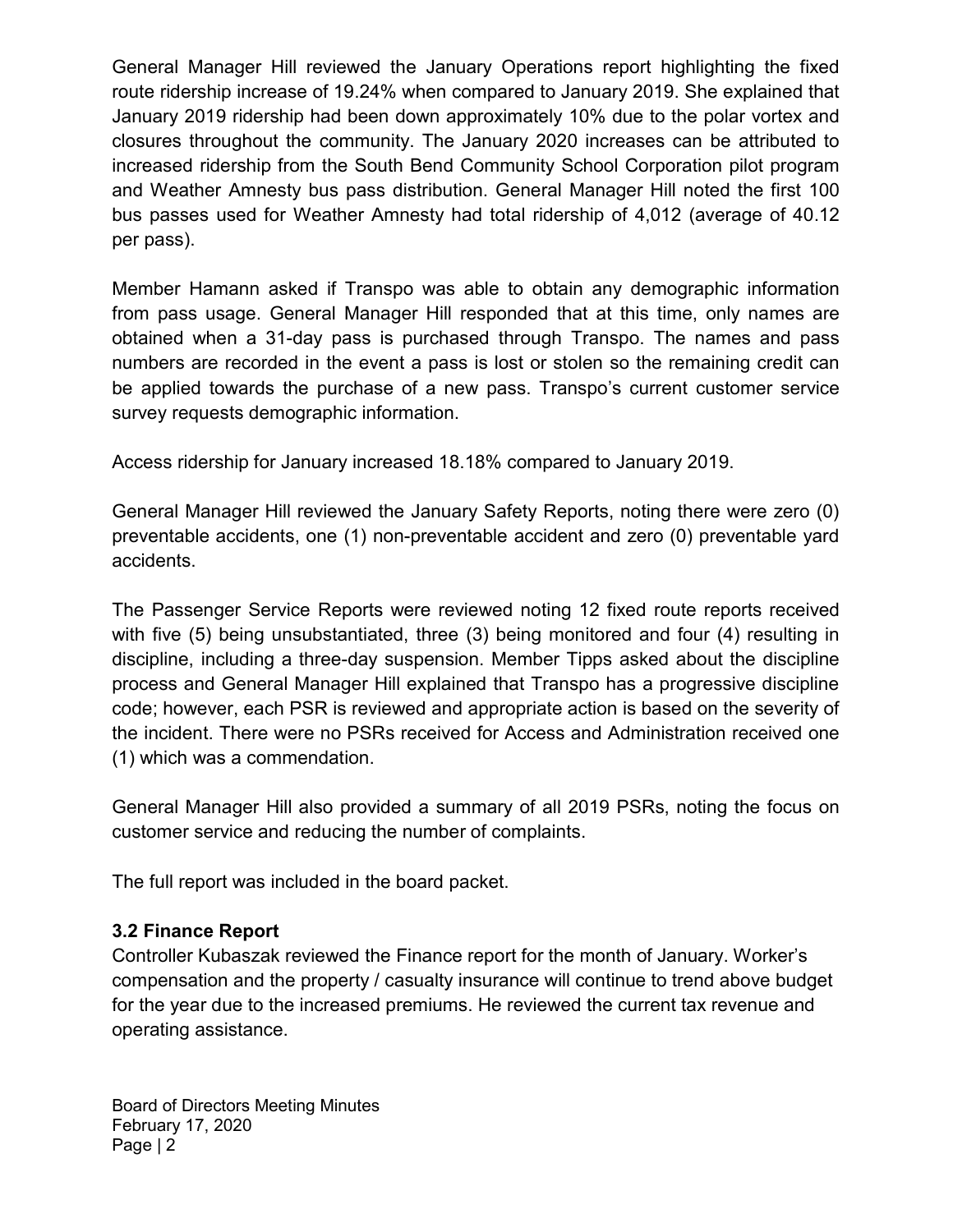Member Tipps asked about the final payment from Century Builders for the Northside property. Controller Kubaszak confirmed it was received last month. The total payment was booked at the time of the sale and the final payment is reflected in the cash forecast.

Member Tipps asked if it was possible to update the budget based on the additional information available. Controller Kubaszak explained that the budget approval process includes the DLGF, South Bend Common Council and Board of Directors. Unfortunately, there is not an easy way to update the budget once it has been approved.

Controller Kubaszak reviewed the cash forecast, noting additional information should be available in the next couple of weeks. Vice Chairperson Scicchitano recommended a Finance Committee meeting be scheduled at that time.

The open grants were reviewed and Chairperson Kain asked what is currently available for the local share portions. Each line item was reviewed and Controller Kubaszak noted he will separate going forward so it is easier to understand.

Member Tipps asked about the local share for the Section 5310 funding and it was explained this is the grant funding available for Transpo to award and the grant recipients are responsible for providing the local match which is 20% for capital funding and 50% for operational funding.

The full report was included in the packet.

## 3.3 Human Resources Report

Director Davis provided the Human Resources report for the month of January noting there are currently 119 employees. There was one (1) new hire and two (2) separations in January.

Director Davis noted two successful employment open houses resulted in several fixed route candidates with the next training class starting on Monday, February 24. A temporary training coordinator has been hired to assist with the upcoming training classes.

The full report was included in the board packet.

### 3.4 Maintenance Report

Director Warmoth provided the Maintenance report for the month of January and noted there were 48 preventative maintenance inspections completed. Fare box issues still account for a large number of service calls.

Board of Directors Meeting Minutes February 17, 2020 Page | 3 The full report was included in the board packet.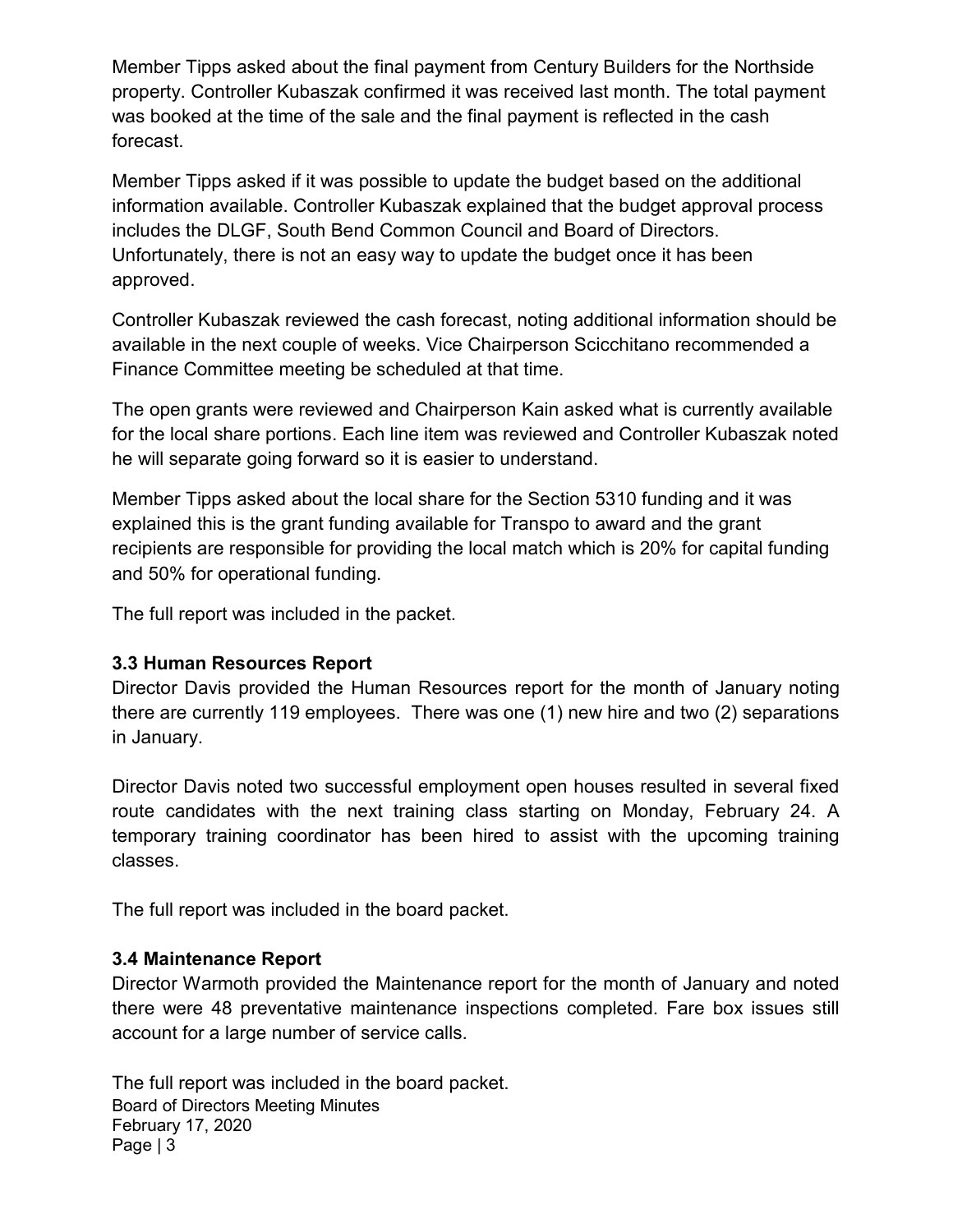## 3.5 Marketing Report

Director Nelson provided the Marketing report for January, including media coverage, community outreach and special service. He provided a summary of the SBCSC Pilot Program, as well as social media growth. Director Nelson also reported that the customer survey has been extended through the end of the month and there are still opportunities available for the board to participate.

Secretary Schlunt asked about provided additional assistance to the South Bend Community School Corporation. General Manager Hill noted that the pilot program is still running through the end of the school year. Any options for expanding service would be subject to FTA regulations along with internal capacity limitations. For example, SBCSC has 40 buses servicing just Adams High School. Transpo has a total of 47 fixed route buses with 37 utilized during peak service times. The pilot program was specifically designed to provide assistance across the high schools within Transpo's service area.

Chairperson Kain asked about current marketing strategy and Director Nelson noted the focus on existing riders, updating the website to be mobile-friendly along with additional digital tools. General Manager Hill also commented the marketing initiatives will coincide with the strategic plan.

Member Hamann asked if Access riders were included in the survey. Director Nelson explained that all riders are able to participate in the survey, which is also available online. The in-person interviews have been primarily focused on fixed route; however, we would anticipate doing an Access survey in the future. Member Tipps asked about utilizing students to conduct the survey and it was agreed that would be an option in the future.

The full report was included in the board packet.

### 3.6 Administration Report

General Manager Hill provided the Administration report for the month of January highlighting ongoing meetings with other agencies in the state. She noted she will be meeting with John Pinter next Monday for an update on the strategic planning process and a committee meeting will follow.

Board of Directors Meeting Minutes February 17, 2020 Page | 4 Member Tipps mentioned the weekly legislative updates sent by Transpo's state lobbyist and if we review the need on a regular basis. General Manager Hill responded that the need is reviewed prior to the expiration of the contract. A couple years ago, Transpo decided a Federal lobbyist on retainer was no longer needed and it would be more cost-effective to utilize a lobbyist on a project basis should the need arise in the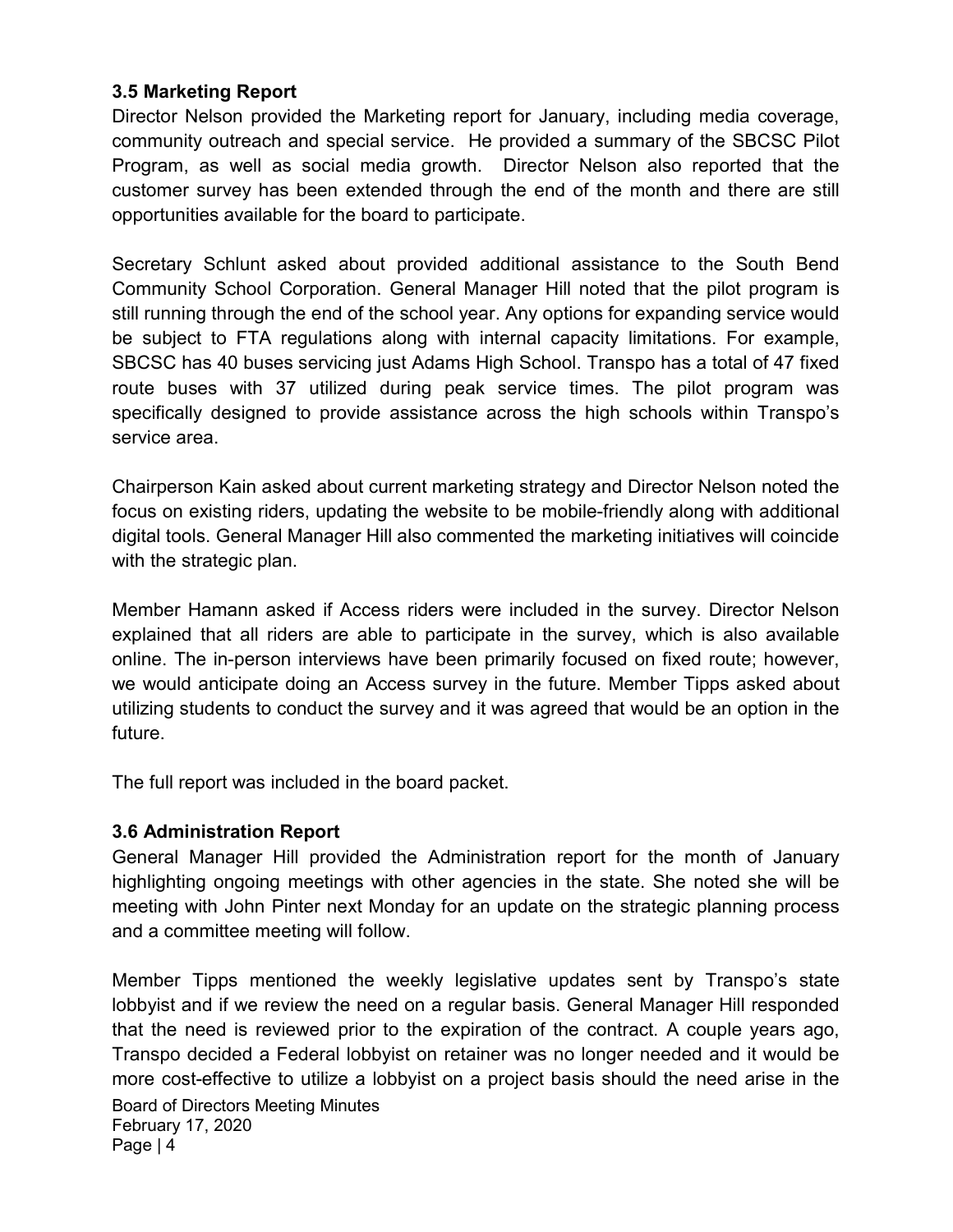future. At the time Transpo renewed the state contract, there was potential legislative that could impact Transpo, which can always be revisited.

The full report was included in the board packet.

#### 4. Introduction to Ordinances and Resolutions

#### 4.1 RESOLUTION NO. 05-2020

A RESOLUTION OF THE BOARD OF DIRECTORS OF THE SOUTH BEND PUBLIC TRANSPORTATION CORPORATION, SOUTH BEND, INDIANA APPROVING THE FINANCIAL TRANSACTIONS INCURRED DURING THE MONTH OF JANUARY WITHIN THE CORPORATION'S CAPITAL IMPROVEMENT FUND

Staff Report: There were no investments and payments made from the Capital Improvement Fund during the month of January 2020. However, transactions did take place requiring the resolution.

Member Tipps motioned to approve Resolution 05-2020, Secretary Schlunt seconded and the motion passed unopposed.

#### 4.2 RESOLUTION NO. 06-2020

A RESOLUTION OF THE BOARD OF DIRECTORS OF THE SOUTH BEND PUBLIC TRANSPORTATION CORPORATION, SOUTH BEND, INDIANA APPROVING THE FINANCIAL TRANSACTIONS INCURRED DURING THE PAST 31 DAYS OF JANUARY WITHIN THE CORPORATION'S PAYROLL AND TRANSPORTATION FUND.

Staff Report: There were a total of 71 checks issued January 1-31 for a total disbursement of \$253,744.12.

Member Tipps motioned to approve Resolution 06-2020, Member Bethel seconded and the motion passed unopposed.

#### 4.3 RESOLUTION NO. 07-2020

A RESOLUTION OF THE BOARD OF DIRECTORS OF THE SOUTH BEND PUBLIC TRANSPORTATION CORPORATION, SOUTH BEND, INDIANA, AUTHORIZING MANAGEMENT TO ENTER INTO CHANGE ORDER #3 WITH BURKHART SIGN SYSTEMS FOR THE INSTALLATION OF 10 BUS SHELTERS IN THE CITY OF SOUTH BEND

Staff Report: Included in full board packet

Member Collier asked about additional bus shelter locations, particularly Ardmore and Bendix. General Manager Hill explained the locations were pre-determined based on the Federal grant. At this time, Transpo does not have funding available for additional shelter locations; however, all requests are recorded for future reference.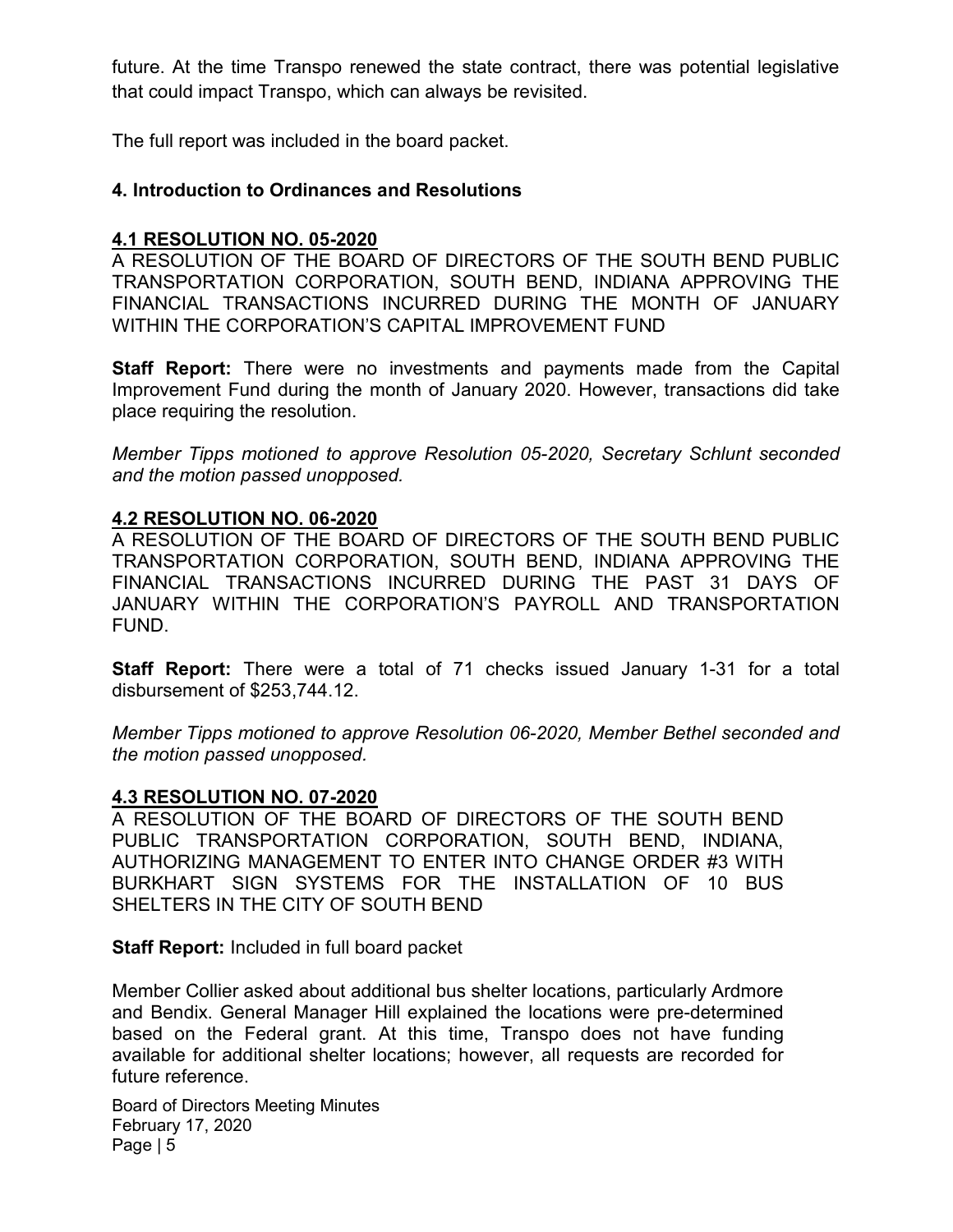There were also several questions regarding the bid process. Controller Kubaszak reviewed that an RFP was issued for shelter installation. Based on the timing, the first shelter installed was at Town & Country. Change order #2 added the replacement shelters at the Mishawaka Transfer Center and change order #3 was adding the 10 additional South Bend locations. General Counsel Woods confirmed Transpo following appropriate procurement procedures.

Member Tipps motioned to approve Resolution 07-2020, Vice Chairperson Scicchitano seconded and the motion passed unopposed.

### 4.4 RESOLUTION NO. 08-2020

A RESOLUTION OF THE BOARD OF DIRECTORS OF THE SOUTH BEND PUBLIC TRANSPORTATION CORPORATION, SOUTH BEND, INDIANA, AUTHORIZING MANAGEMENT TO ENTER INTO AN AGREEMENT WITH FORUM ARCHITECTS LLC FOR THE A&E FOR ROOF AND FIRE SUPPRESSION REPLACEMENT AT SOUTH STREET STATION

Staff Report: Included in full board packet.

Member Tipps motioned to approve Resolution 08-2020, Secretary Schlunt seconded and the motion passed unopposed.

## 4.5 RESOLUTION NO. 09-2020

A RESOLUTION OF THE BOARD OF DIRECTORS OF THE SOUTH BEND PUBLIC TRANSPORTATION CORPORATION, SOUTH BEND, INDIANA APPROVING THE AGREEMENT WITH ATU LOCAL 996 FOR ACCESS PARATRANSIT EMPLOYEES

Staff Report: The full report was included in the packet; however, General Manager Hill did highlight several changes, noting the focus on improving wages for paratransit operators and extending same benefits provided to fixed route operators. Member Tipps asked about the additional costs associated with the changes and General Manager Hill responded approximately \$68,000 over the contract term.

Member Tipps motioned to approve Resolution 09-2020, Secretary Schlunt seconded and the motion passed unopposed.

### 4.6 RESOLUTION NO. 10-2020

A RESOLUTION OF THE BOARD OF DIRECTORS OF THE SOUTH BEND PUBLIC TRANSPORTATION CORPORATION, SOUTH BEND, INDIANA APPROVING THE UPDATED EQUAL EMPLOYMENT OPPORTUNITY POLICY

Staff Report: The full report was included in the packet. Director Davis reviewed the key highlights. Member Tipps asked if the FTA requires the clarification of sex to include "gender identity, sexual orientation and pregnancy". Director Davis explained that it was her understanding that the FTA does not require since the descriptors are included under sex; however, she feels it is important as an inclusive and transparent workplace.

General Counsel Woods explained that the City of South Bend and St. Joseph County